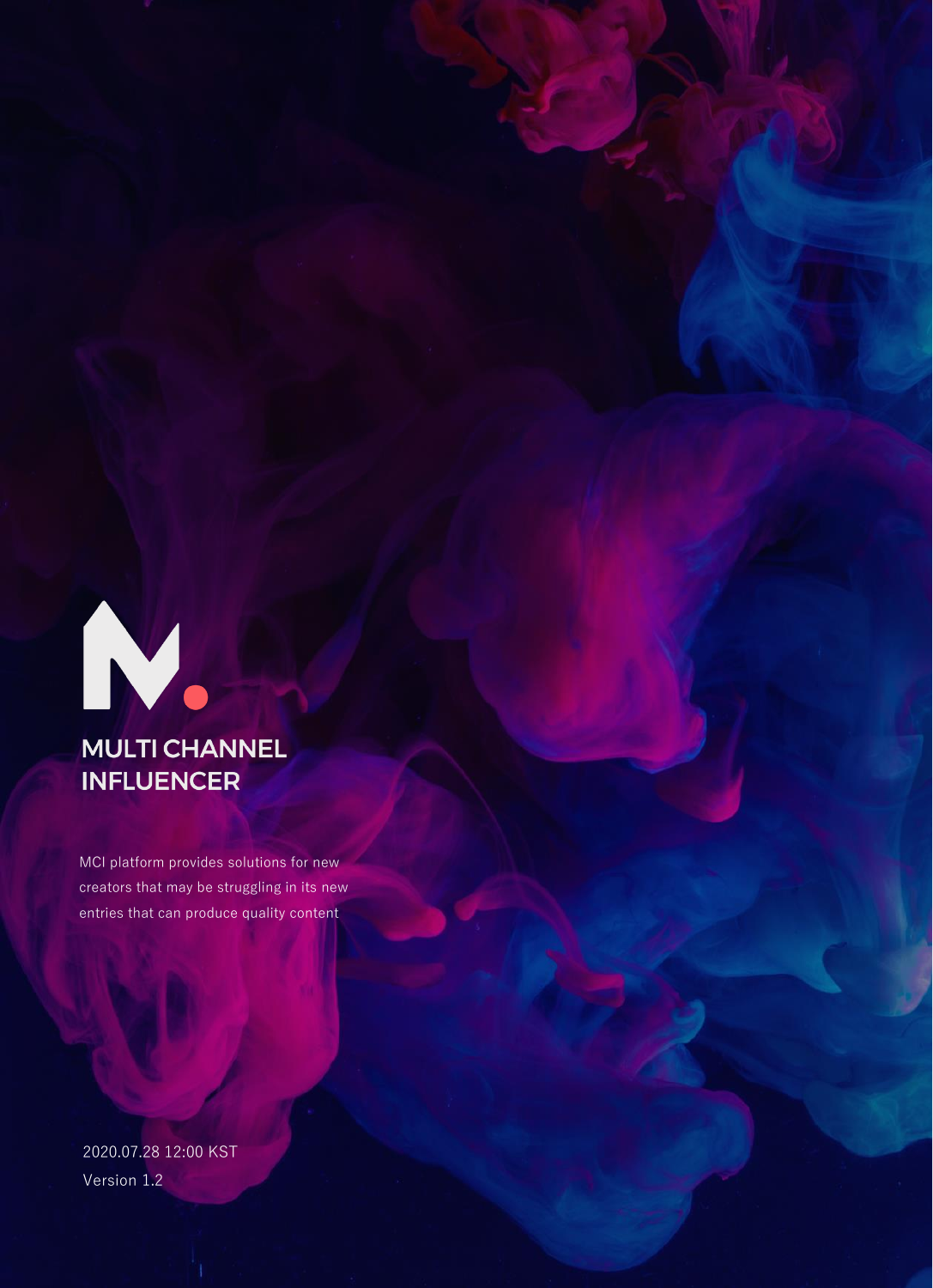## **CONTENTS**

- 1. Introduction
- 2. Market Status Problems
- 3. Target user group
- 4. Business contents and platform
- 5. Token Economy
- 6. Token Information
- 7. Partners and team members
- 8. Roadmap
- 9. Reference
- 10. MCI Coin Risk & Contingency plan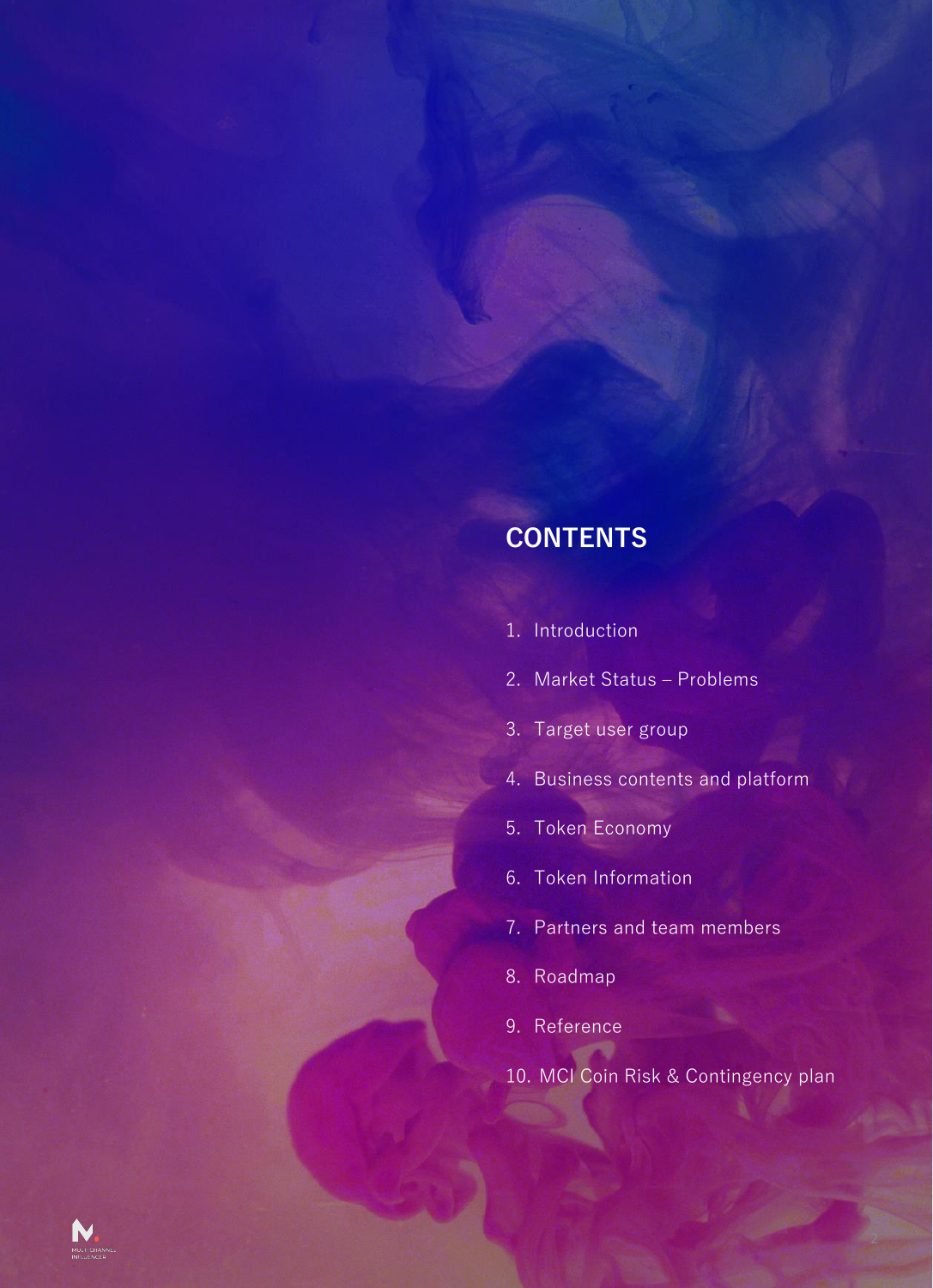

### **1. Introduction**

Various streaming platforms are rapidly growing with YouTube, a platform that has strengthened the fre edom and diversity of contents, breaking away from the previously unilateral transmitted broad-casting sy stem to viewers, as well as an increase in the number of popular creators producing professional content and increased entry barriers for new creators. There is now a form of Creator Management Business, call ed MCN (Multi Channel Network), which specializes in managing popular creators, continuing the golden age of personal broadcasting and streaming platforms.

The appearance of a professional management system, however, is by no means good news for new participants seeking to enter the market. The emergence of these professional management systems and the over-saturation of the market are popular, and this means that it is changing into a structure that does not deviate much from the existing structure where the top rankers have already monopolized. This phenomenon of a high concentration of revenue and opportunity distribution due to this specializatio n/adaptation can be seen natural as new markets are created with its growing size, and not only in contents, creators, and streaming.

MCI platform is looking at providing solutions for new creators that may be struggling in its new entries t hat can produce quality content. It aims at the initial cost of producing professional contents, investment and support in personnel, and a platform to support the production of crowd contents that can be carried out in link with the consumers of contents such as viewers and fans, and seeks to adopt a structure that returns subsequent revenue generated by content creators that grow with these investments and support to investors.

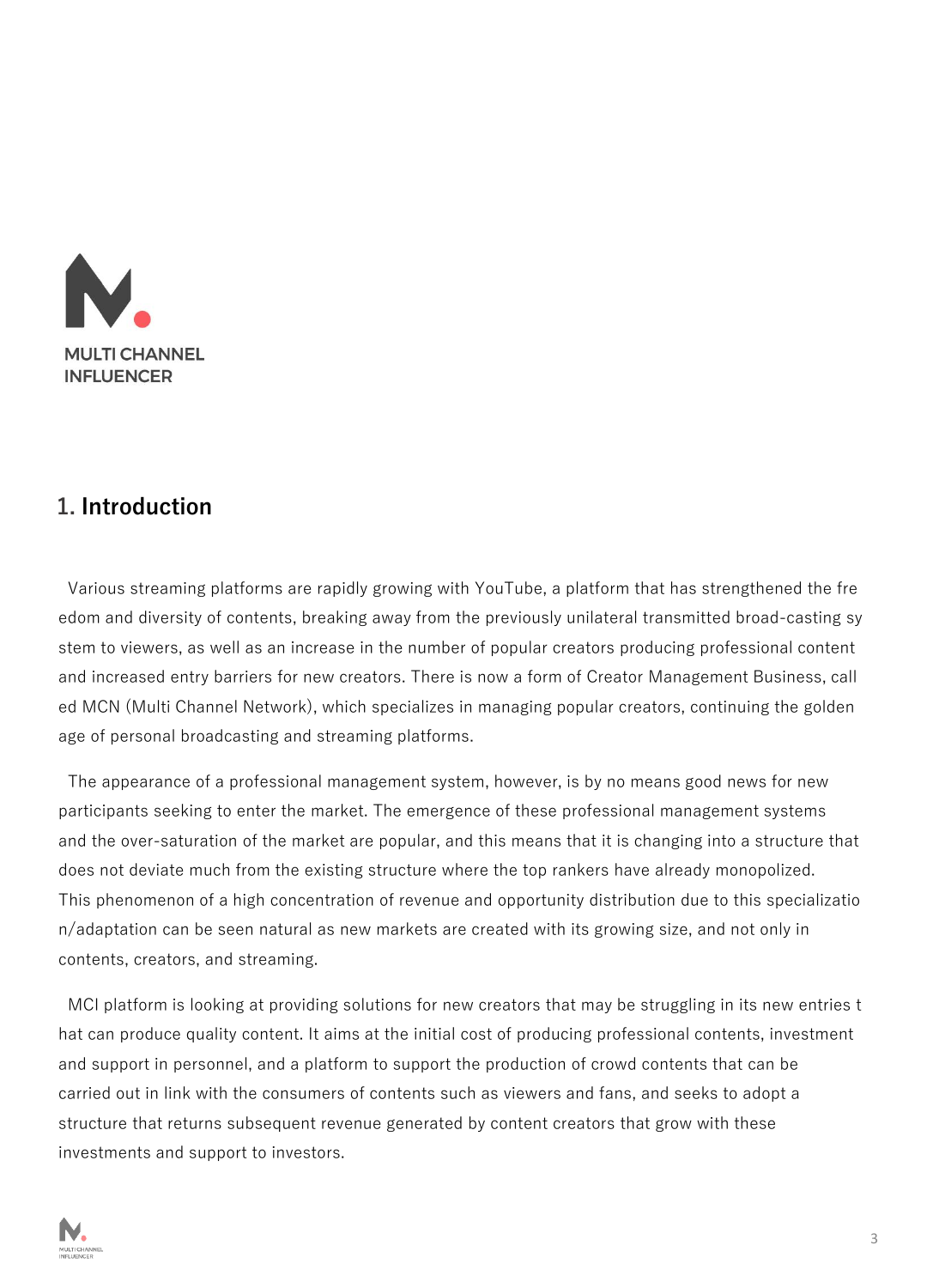For creators with a fandom, this is intended to implement a plan that can attract new investments in addition to the existing early investors, or influence fans who want to intervene in the direction of their activities, as a charge-type service.

This way of operating the MCI platform allows promising new entrants to solve the problem of the current streaming market entry barrier, which is significantly higher than before, with investment and support from the public, and an increasing interest in new emerging contents that can produce new, high-quality content for consumers who are fed up with the market with unilateral and monopolistic overflowing contents. It will soon discover and support talented new creators by the public, and build an ecosystem to contribute to the alleviation of the rich and poor and monopolistic phenomenon of content creators.



# **Creator** X **Fan**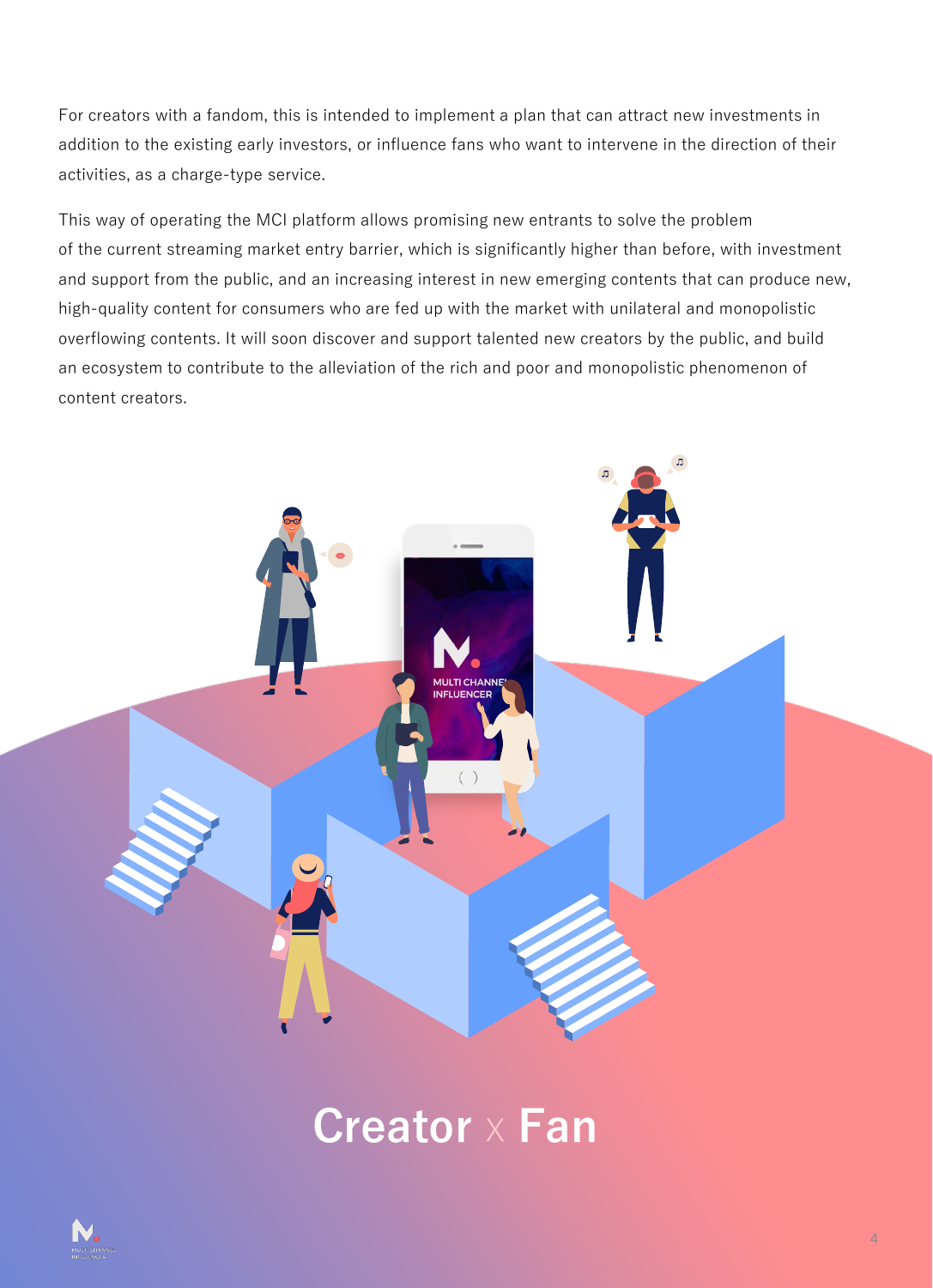## **2. Market Status – Problems**

The personal media market in Korea is expected to grow from about 3.87 trillion won in 2018 to about 8 trillion won by 2023. There are currently more than 100 MCN operators in the market. About 76% of MCN Companies also distribute their own planning and production contents, and serve to accelerate the creators' entry into the global market and localization.

| Year                          | 2018 | 2019 | 2020 | 2021 | 2022 | 2023 |
|-------------------------------|------|------|------|------|------|------|
| Market size<br>(Trillion KRW) | 3.87 | 4.47 | 5.17 | 5.98 | 6.91 | 7.9  |

<Growth Prospect of Personal Media Market in Korea>

As the single-person media market is growing and expanding in size, copyright infringement and various considerations are arising where there have been no major constraints before.

This poses a need to manage them professionally, and a need for people and equipment to maintain high -quality contents, resulting in additional costs different than before. In line with these needs, a specialize d business providing incidental management and support for the activities of the creators emerges, such as MCN, and will continue to develop a business model that can be a winning situation together with the creators.

With this environment, it has become much more efficient to join hands with MCN Companies, and MCN has become indispensable for creators with smaller channels who want to enter new markets or grow efficiently.

#### **The basic business structure of MCN is as follows.**

- 1. Advertising profit model : Advertiser -> Platform (YouTube, etc.) -> MCN -> Creator
- 2. Brand advertising and event profits by creator
- 3. Business profits using the IP of creator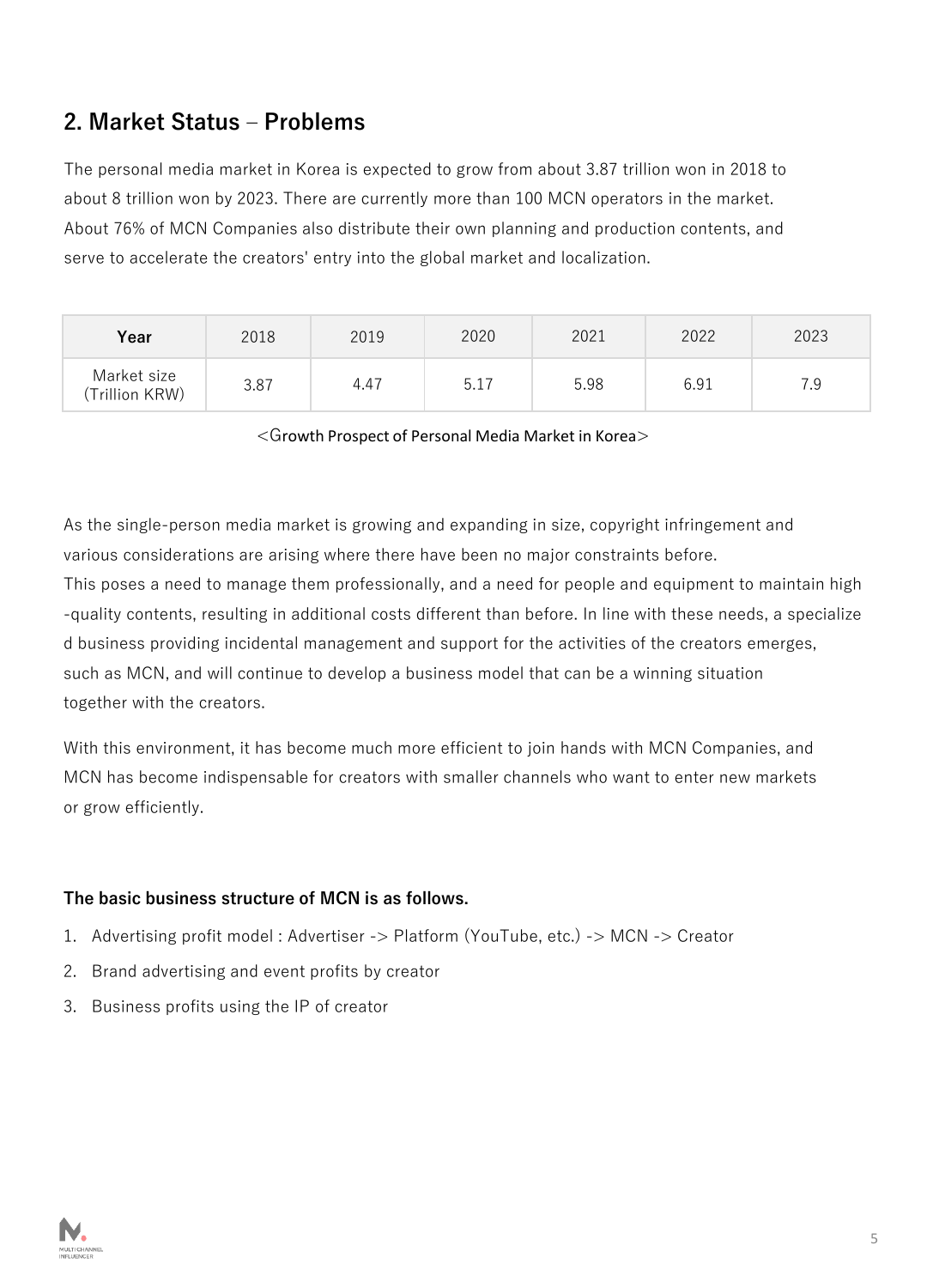UUUM, a major Japanese MCN company, was listed on the Tokyo Stock Exchange in August 2017 for the first time among Japanese MCN companies since its establishment in June 2013, demonstrating its huge success in the MCN market. This can be seen as a result of having nine creators as its own creators in the Top 10 in Japan.

Before MCN, creators who had been self-sustaining without external support needed stable management amid competition from over-saturated streaming platforms, and the naturally created MCN market is now evolving into a much more advanced and professional form of industry than before, creating fierce competition within. Different contract relationships are created based on the popularity of creators, which may lead to a win-win relationship between MCN Companies and the creators.

But on the other hand, it may also lead to worse returns than when the creators were operating indepe ndently.

Meanwhile, while the personal media and MCN industries were developing rapidly, the entry barriers to create quality contents faced by talented creators who wish to enter new markets or those with a small-sized fandom have increased all the more, and the platforms that could support them were virtua lly absent.

Most streaming platforms expose channels with the large number of views and subscribers on the main page, with linked images that mainly expose top-tier channels. In the end, this has created another issue of the increasing gap between top creators and poor creators, resulting in a flood of unilateral and provocative contents, and a vicious cycle of disappearing spaces for new creators.

Ultimately, viewers who crave new and fresh contents are having a difficulty finding it, and the streami ng and MCN industries seem to be returning to the lopsided transmission structures of contents, such as old TV broadcasts, amid a growing trend in the industry.

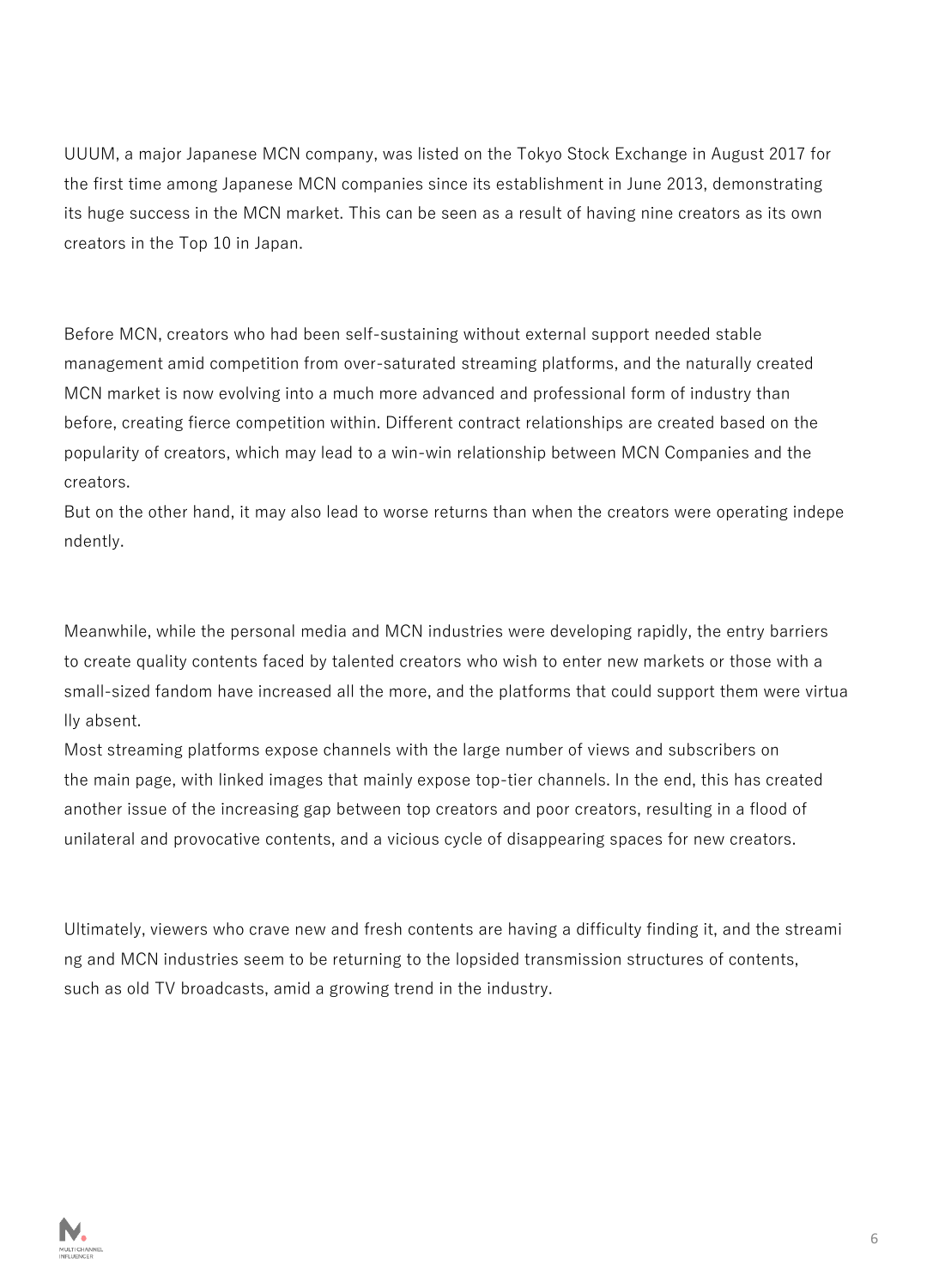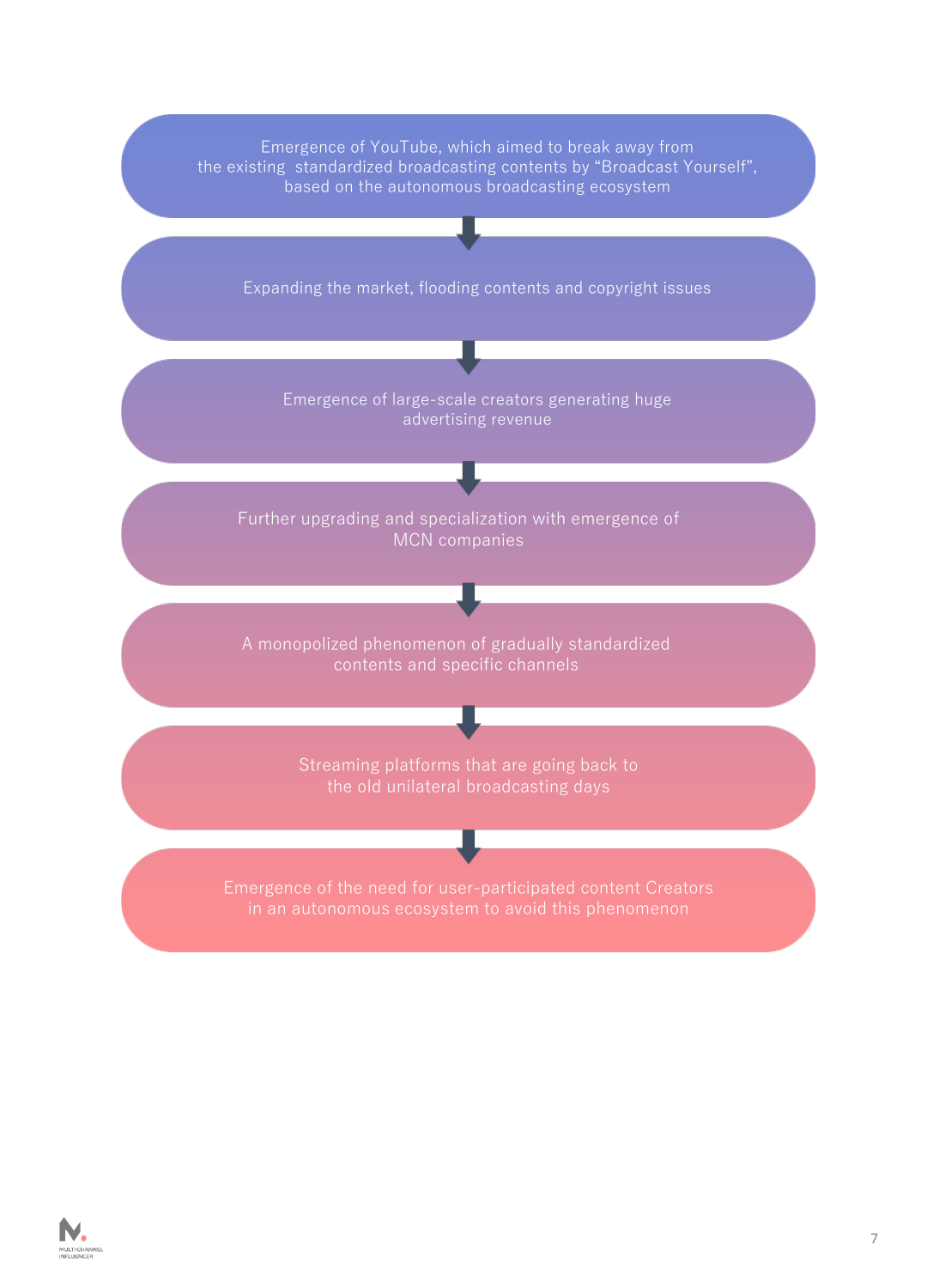#### **3. Target user group**

This is a phenomenon that has generally been witnessed in most industrial development processes in which a particular industry is created and grows through the development process, resulting in onesidedness between suppliers and demanders. Ultimately, however, there is a proportion of companies that actively reflect the opinions of their users in making greater progress in the same industry group. The MCI(Multi Channel Influencer) platform conceived this point to help the growth of content creators that have both talent and potential, and to prepare a business model of the structure to be combined with demand, such as viewers and fans.

Talented creators on the MCI (Multi Channel Influencer) platform present their own contents plan. Viewers and users who want new content will evaluate it. and will select a certain number of creators each month to receive promotion support through voting. These creators will receive a debut content production support provided by the MCI (Multi Channel Influencer) platform, and this will sort out creators to join the long-term support program through the content competition.

The creators selected for the support through the Phase 2 will continue to upload content to build fandom from within the platform, and viewers and fans will be able to use MCI coins to support their favorite creators. Users participating in the activity support will be guaranteed a certain portion of the revenue generated by the creators in the future by an unalterable smart contract, and this will create a virtuous circle where these supported creators produce better content and engage in activities to get even more support.

When the supported creators reach a stage where the revenue model through content has been established to some extent and no additional support is needed on the MCI (Multi Channel Influencer) platform, they proceed to collecting opinions from the fandom on the direction of activity and the solicitation of advertising content by Advertiser. This can also maintain a continuous communication structure between users who gave the initial support and those who received the support.

Although MCI(Multi Channel Influencer) platform is having difficulty entering the existing overpopulated market, it wants to present a model to aspiring talented creators and the demand of the fandom that wish to support their favorite creators.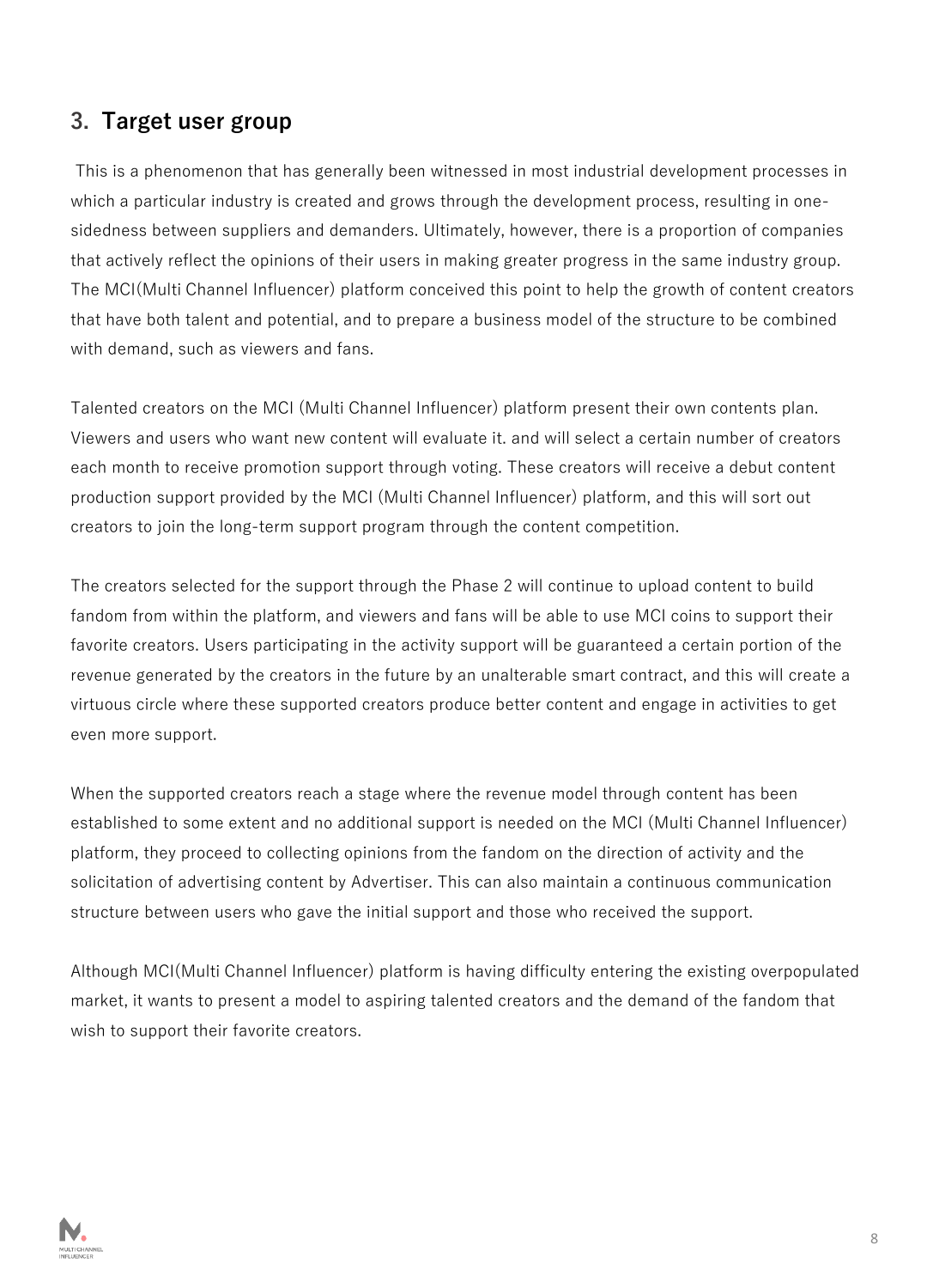## **4. Business contents and platform**



As mentioned earlier, the flooding of unilateral contents has been a factor that has caused viewers to feel worn out, and has caused viewers to start searching for refreshing contents. However, due to the nature of large and advanced streaming platforms, search and access has become more difficult than in the early days, except for creators, who are already providing content with numerous subscribers and viewers.

This aims to create new flows and ecosystems in the current market through the MCI(Multi Channel Influencer) platform, a new concept that can be a direct link between demand for refreshing content in this highly advanced market and the creators ready to produce it.

With the slogan "Broadcast Yourself," YouTube has grown into a mega-platform for 13 years since its establishment in 2006, and as the growing number of MCN companies has stiffened this as a form that is not that different from existing entertainment agencies, it is turning into a personal media and streaming market moving farther from the slogan by YouTube.

This is in line with the basic concept of early streaming platforms that promoted broadcasting and differentiation, while the service of the structure that allows viewers to generate content in the desired direction is likely to be one of the most needed services in the personal media content market at this time.

Continued communication and consolidation between suppliers and consumers will be essential for creating customized content to suit the tastes of consumers. and will be a way to accelerate the completion of quality content. Securing custom-made and high-quality content can target the demand group into creating new markets as they have become tired of existing contents.

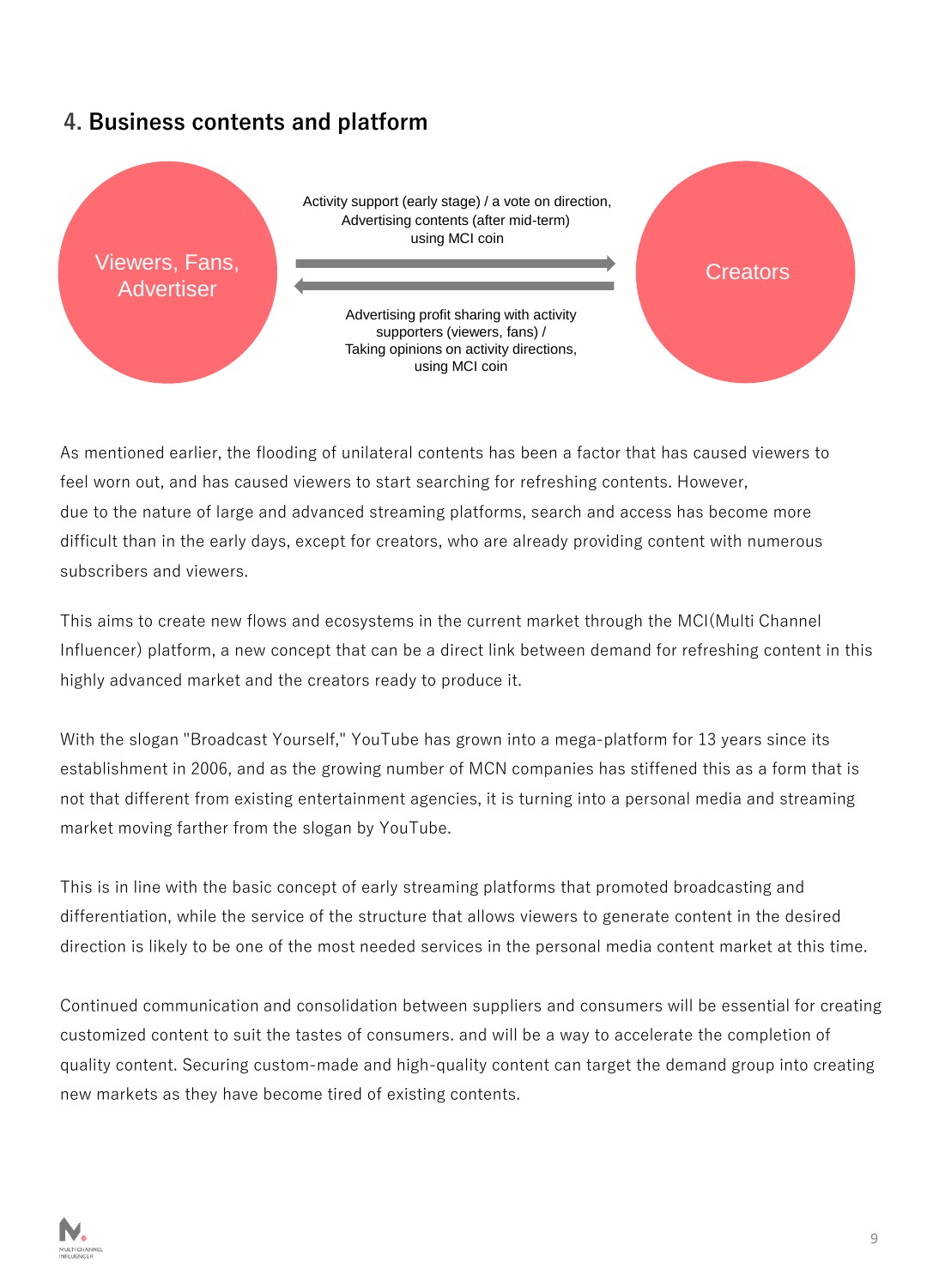The structure that enables demanders to participate more actively in creating their own contents will form a virtuous circle that can be further developed.

MCI Coin is the basic currency system for ecosystem participation among viewers, fans, advertiser, and creators on the platform.

## **5. Token Economy**



The implementation of its own agreements and contracts, which are important in the ecosystem of an enhanced autonomy such as the MCI (Multi Channel Influencer) platform, is the most suitable environ ment for blockchain technology to display its strengths.

By introducing it into the blockchain-based MCI coin and smart contact, the risk of breach of contract bet ween users can be eliminated, making transparent mutual trade transaction details available between use rs.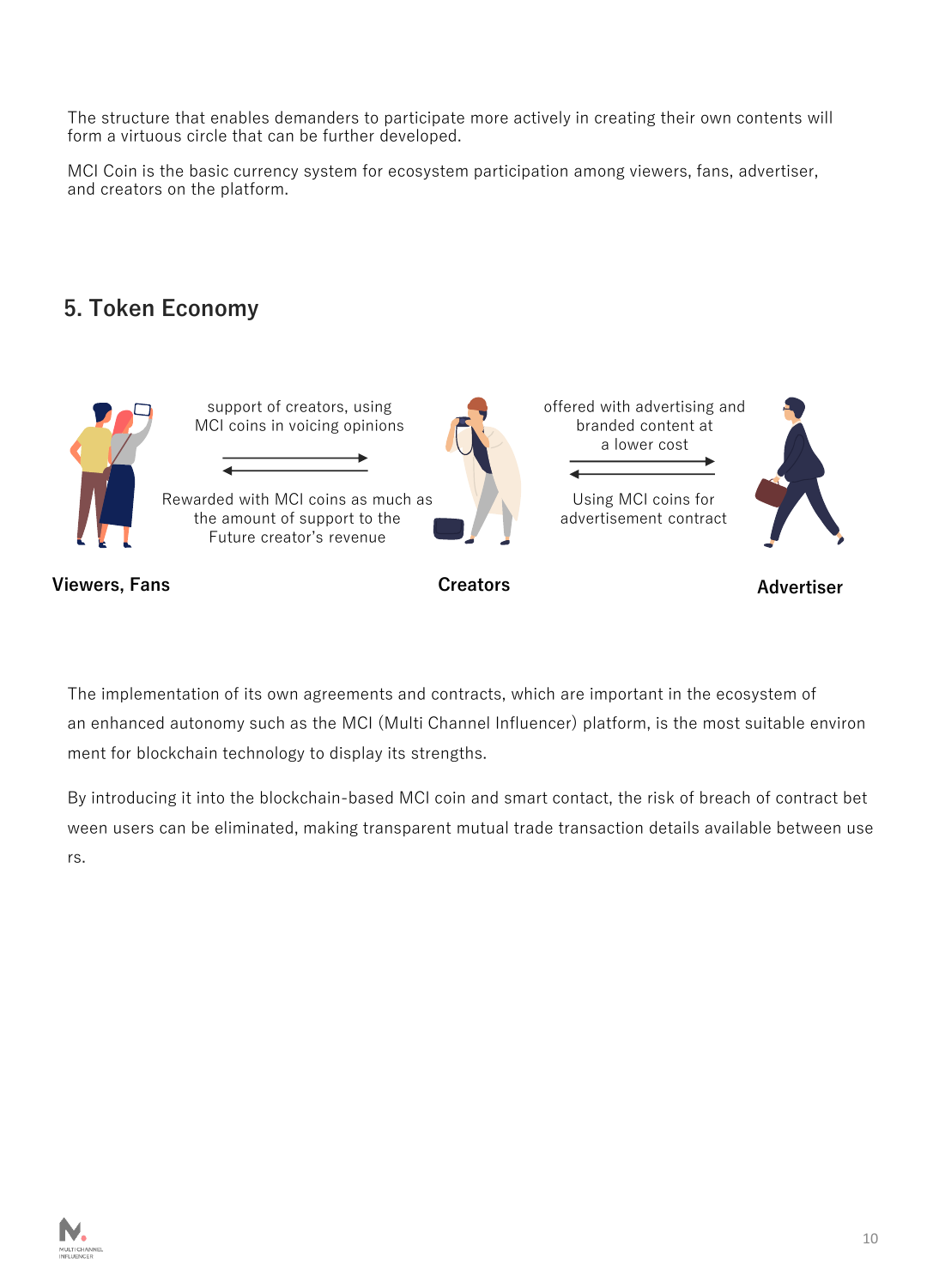## **6. Token Information**

| Name of token / Type  | MCI (Multi Channel Influencer) / ERC20 |  |  |
|-----------------------|----------------------------------------|--|--|
| Issue quantity        | 3,300,000,000 MCI                      |  |  |
| Distribution quantity | 396,000,000 MCI (12%)                  |  |  |
| Token sale price      | \$0.0125                               |  |  |

| Category     | Distribution rate | <b>Remarks</b>                           |
|--------------|-------------------|------------------------------------------|
| Founder      | 10%               | 1-year lockup                            |
| Advisor      | 5%                | 1-year lockup                            |
| Private sale | 12%               | To be released in one week after listing |
| Bounty       | 3%                | To be released in one week after listing |
| Development  | 25%               |                                          |
| Marketing    | 30%               | Vesting by 50%, 30%, 20% in 3years       |
| Eco System   | 10%               | 1-year lockup                            |
| Operation    | 5%                |                                          |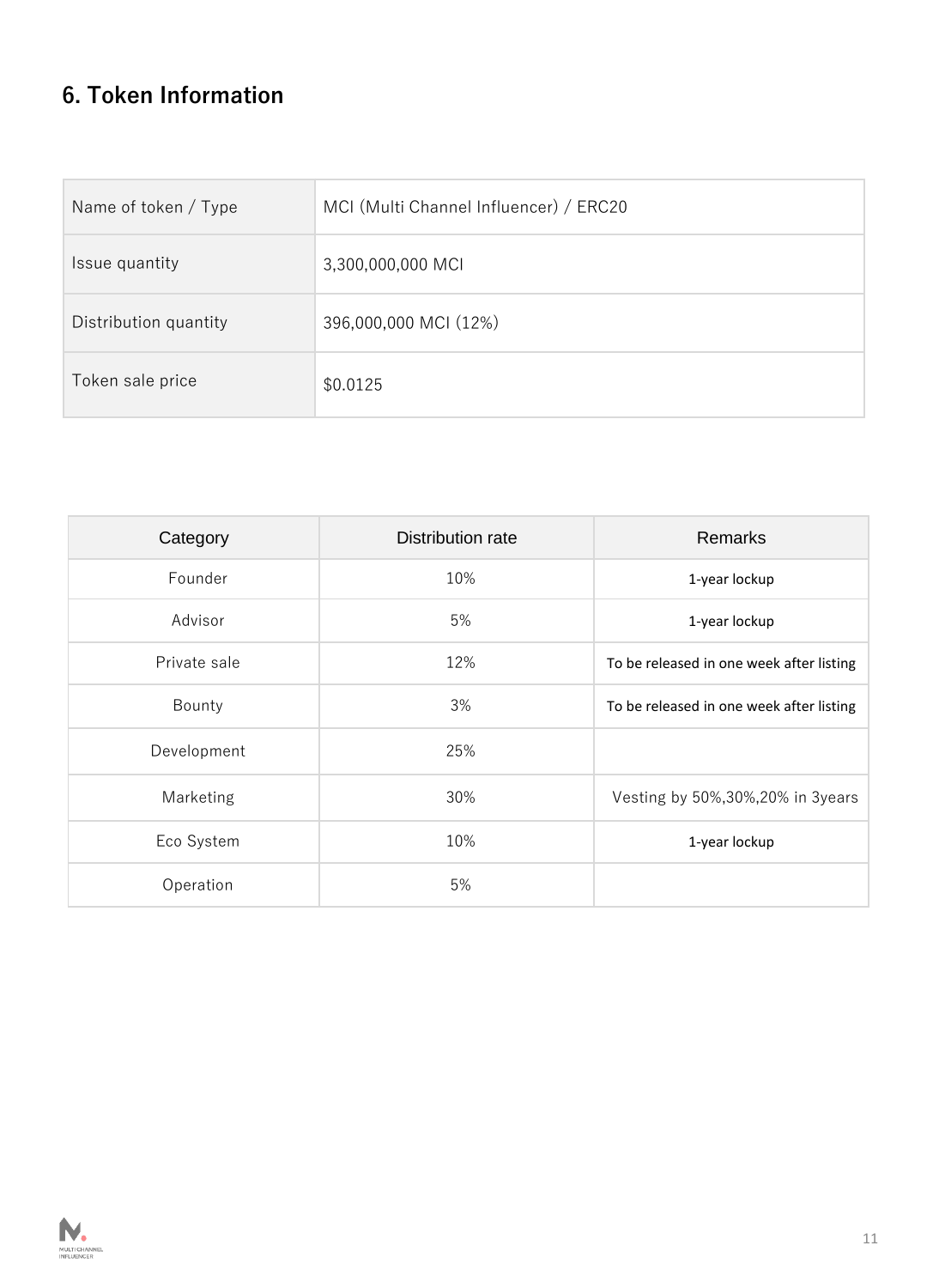## **7. Partner and member**



## **Frank Hyunsok : co-CEO**

- CEO of JNFSoft, IT service consulting company in Australia
- Blockchain Development Team Tech Lead
- Web infrastructure developer at Griffith University, Brisbane
- Polyglot Developer: Java, Kotlin, Scala, Python, and more
- Translated more than 20 IT books to Korean
- Graduated Korea Advanced Institute of Science & Technology (KAIST)



### **Victor Choi : co-CEO**

- Director of ARI.Dev
- Committee of GWDC
- Outside Director/Advisor of Foodyworm
- Co-founder of GeckoPark
- Korea Univ. E-engineering / pre-VET



## **Donam Kim : CTO**

- Senior Blockchain Engineer
- Diamond Technology Group Senior Software Engineer
- Ben Furney Flour Mills, CareWest, Pacific Smiles Group, etc Software Consulting
- Aspire Support Ticketing System, Team Lead
- BIT, University of Newcastle

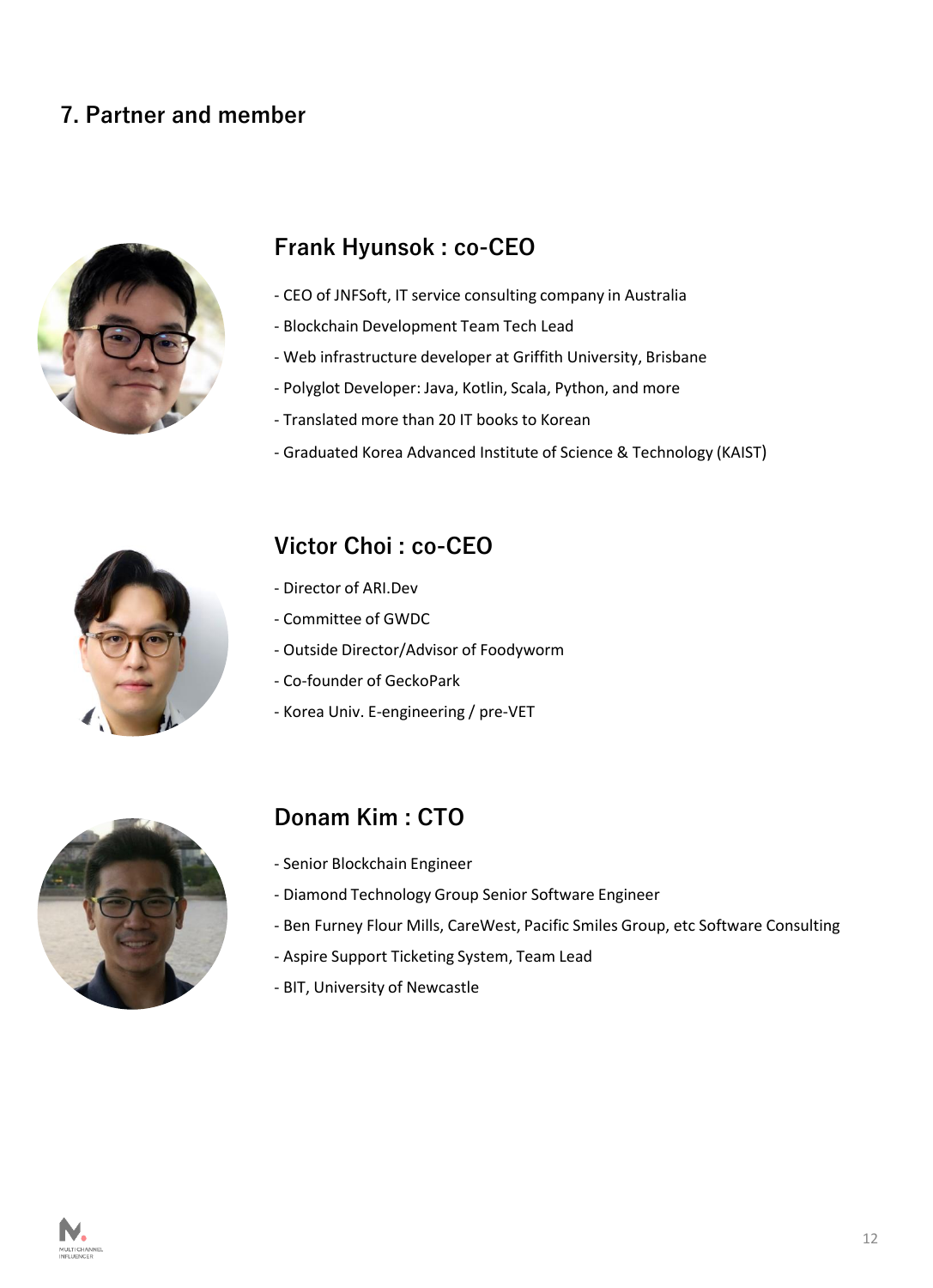### **Advisor**



## **Haeppy : Advisor**

- Full-time Youtuber of 'wefancy' youtube channel
- Main MC of Arirang TV
- Video production Korea Tourism organization(Facebook channel)
- Video production and host of Seoul Tourism organization(Youtube channel, VisitSeoulTV)
- Main Editor of CJ ENM and Korea.net



## **Dongin Kim : Advisor**

- Korea Blockchain innovative Leader of Blockchaintimes company
- Founder of Korea coin Group
- Employee of Samsung SDI(2011-2012)
- Advisor of RINGX, ContentBox, Legal Block
- Elite of Huobi Korea
- Partner of Etherlab, Universal Labs

- Community Maneger of Datawallet, Berith Co., BitcoinDiamond, Qbao Network, Waltonchain, NEO blockchain, RCN, Pundi X, Wanchain, PayPie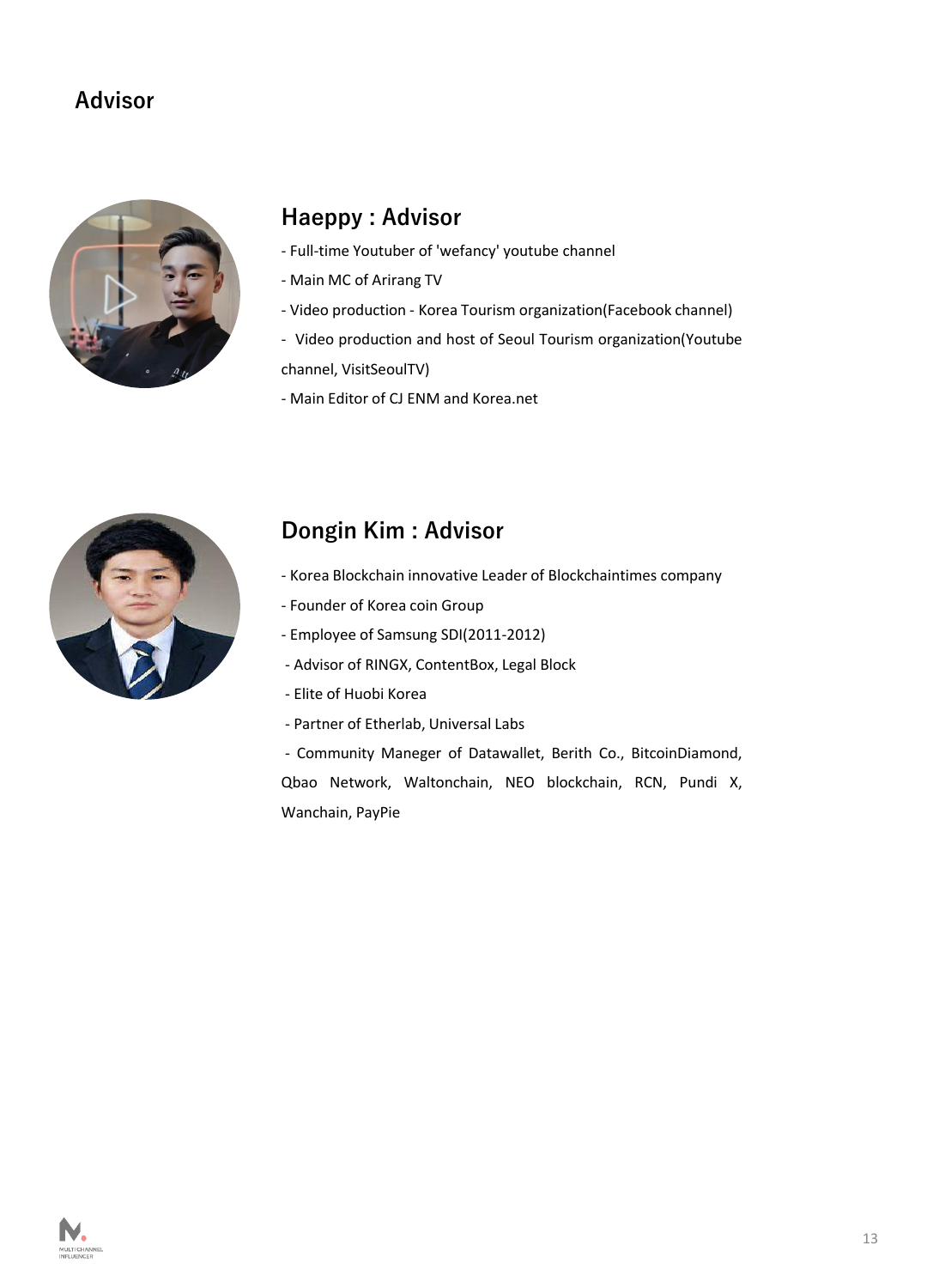## **8. Road map**



## **9. Reference**

Analysis on small and medium-sized growth corporations on Personal Media industry

– SK Securities (2019.04)

Business Report on panel users and businessmen held by mobile market trend analysts

– Media Future Research Center (2019.05)

## **10. MCI Coin Risk & Contingency plan**

This document contains MCI Coin Risk and disclaimers, and an emergency operation plan.

#### Exemption Notice

MCI Coin is not guaranteed to be licensed, permitted, and approved in all nations and regions used. MCI Coin operates in full compliance with relevant laws and regulations and is striving to obtain the necessary approvals and permits for operation.

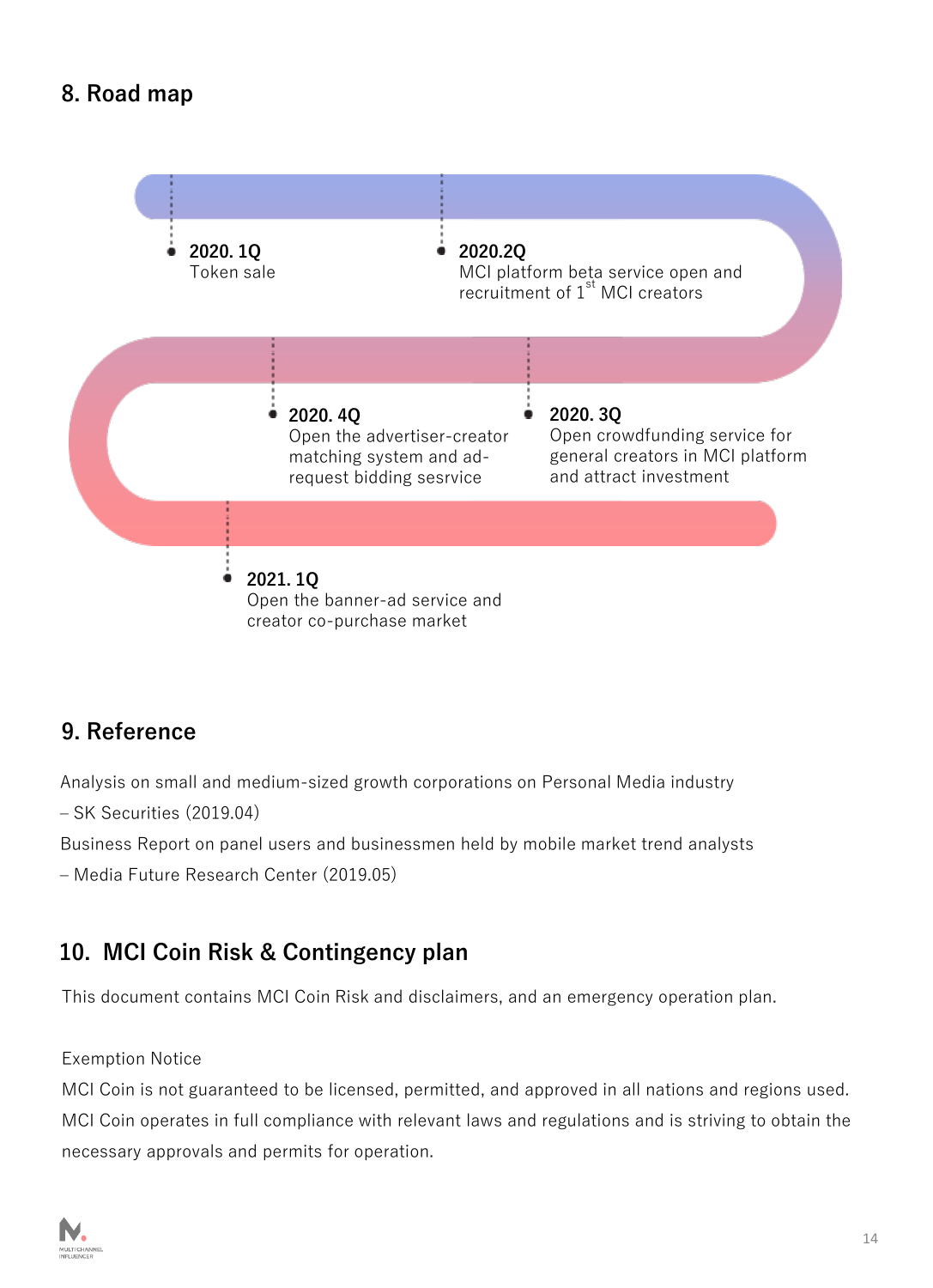MCI Coin-related services are affected by regulations and policies in each country and are not fully warranted for regulatory authorization and approval. Therefore, if proper authorization is not obtained in the service jurisdiction, MCI Coin services may be limited or rejected in the App Store.

#### **1) Value Fluctuation Risk**

The value of a virtual currency changes every day. Virtual currency transactions or balances can rise or fall sharply. Please keep in mind that the price of a virtual currency such as MCI Coin may be 0(zero).

#### **2) Exchange**

The policy of the virtual currency exchange may determine the suspension and delisting of MCI Coin. MCI Coin has no responsibility for this situation.

#### **3) Liquidity Risk**

There is a possibility for MCI Coin to lose the heat of trading between individuals, and may cause the transaction to fail or become difficult. Depending on market conditions or size, the transaction price can be quoted at a significantly hostile price. There is a risk of trade liquidity as a result.

#### **4) Virtual currency network risk**

MCI Coin sales require a similar price to be formed by the trading partner. This can only be done at a certain time when the transaction is at an appropriate level.

#### **5) Risk of losing the key or password of an account**

If you lose your account key or password, you may not be able to access your MCI Coin account. MCI Coin has no responsibility for this situation.

#### **6) System Risk**

MCI Coin runs Blockchain Node in the cloud. We are committed to conducting security audits, security patches, and service checks in accordance with each country's security regulations. However, security vulnerabilities, zero-day attacks, and DDoS can cause service access or failure. In this case, MCI Coin will not be held liable.

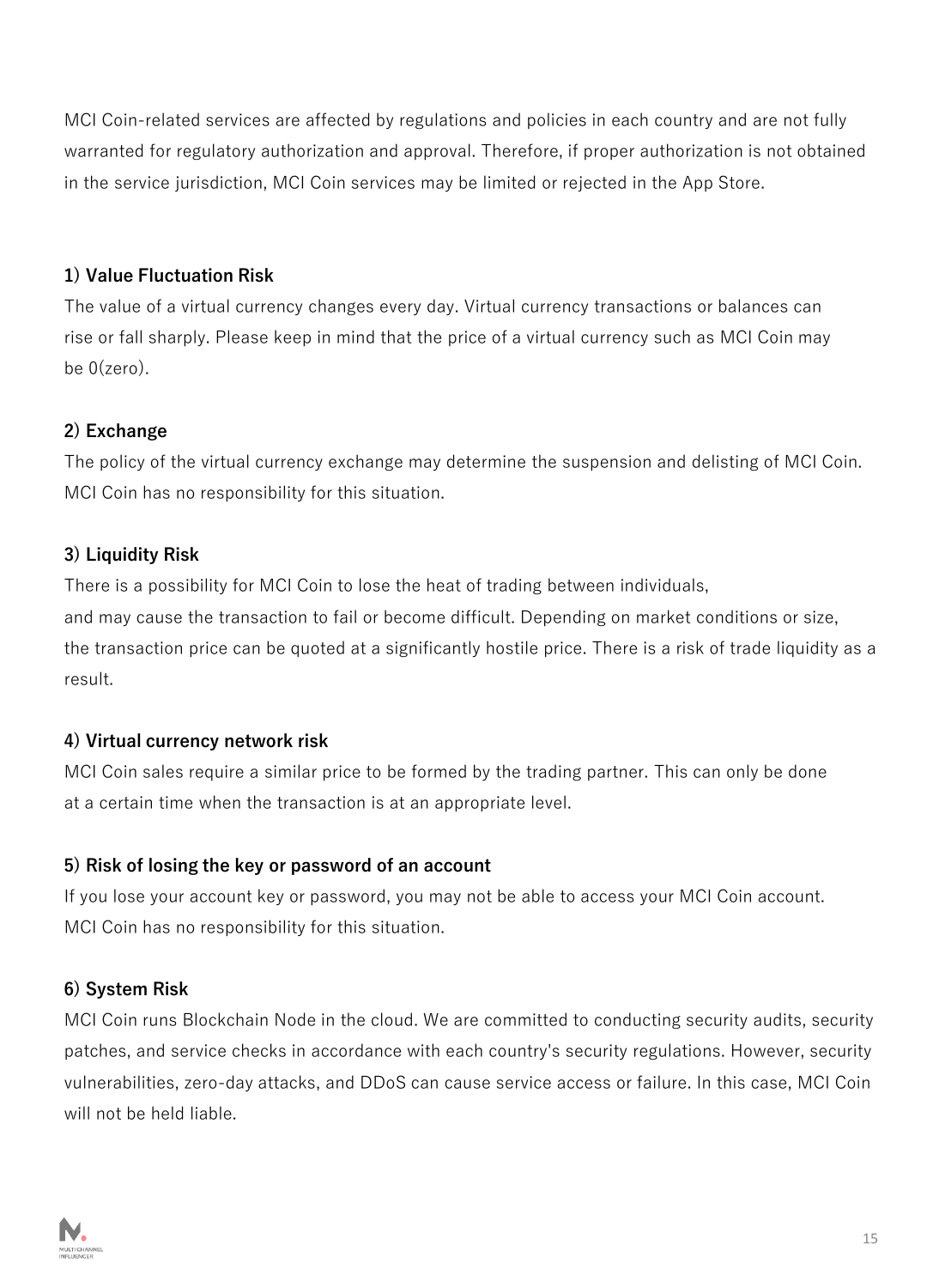#### **7) Risk of bankruptcy**

Factors such as changes in the external Ecosystem can make it difficult to sustain the business. In this case, the business faces difficulty to operate. All procedures, including customer assets, are interpreted

in accordance with Singapore law, and will follow the Bankruptcy Act, Corporate Act, Corporate Rehabilitation Act, Personal Rehabilitation Act and other relevant laws.

#### Risks due to law revisions and changes in tax regulations

Virtual currency laws and tax regulations are not yet established in Singapore and around the world. To verify any information, consult your country's law firm, tax accountant, or a qualified professional. Acquisition and loss of capital from MCI Coin sales can be attributed to the Capital Acquisition Act and the Tax Act. MCI Coin is not responsible for any of the customer's taxes. For additional information regarding tax payment, please consult your country's tax accountant or qualified professional. MCI Coin is not responsible for any personal tax payment. Depending on the virtual currency regulations of each country, MCI Coin may withdraw its business from the country or close MCI Coin.

#### **8) Exclusion of securities token**

The MCI Coin White Paper and additional documents are not investor manuals or financial service proposals. Securities investment products and regulated goods cannot be treated in any country. This White Paper and Addendum are not available for the MCI Coin and the proposed purchase/buy of service products. MCI Coin owners are not entitled to claim any rights to MCI Coin operators and their associated companies, including income from royalties, profits, and returns on equity, shares, bonds, and equity, in relation to the company or intellectual property associated with MCI Coin.

#### **9) MCI Coin Management and Operations**

Operation and management of MCI Coin (hereinafter 'MCI Coin Operations Committee') manages the main wallets and the wallets for each business purpose through the multi signature wallet. The principals of multi signature wallets key management are Sky meadow partners, The Game Ground,

#### **10) EPRIL PTY LTD, JNFSOFT.**

The multi signature private key of the MCI Coin Operations Committee is stored, managed, and operated by the entity; and cannot be sold, transferred, or secured/held down to others. The 'MCI Coin Operations Committee' will have legal effect immediately after posting this document on the website.

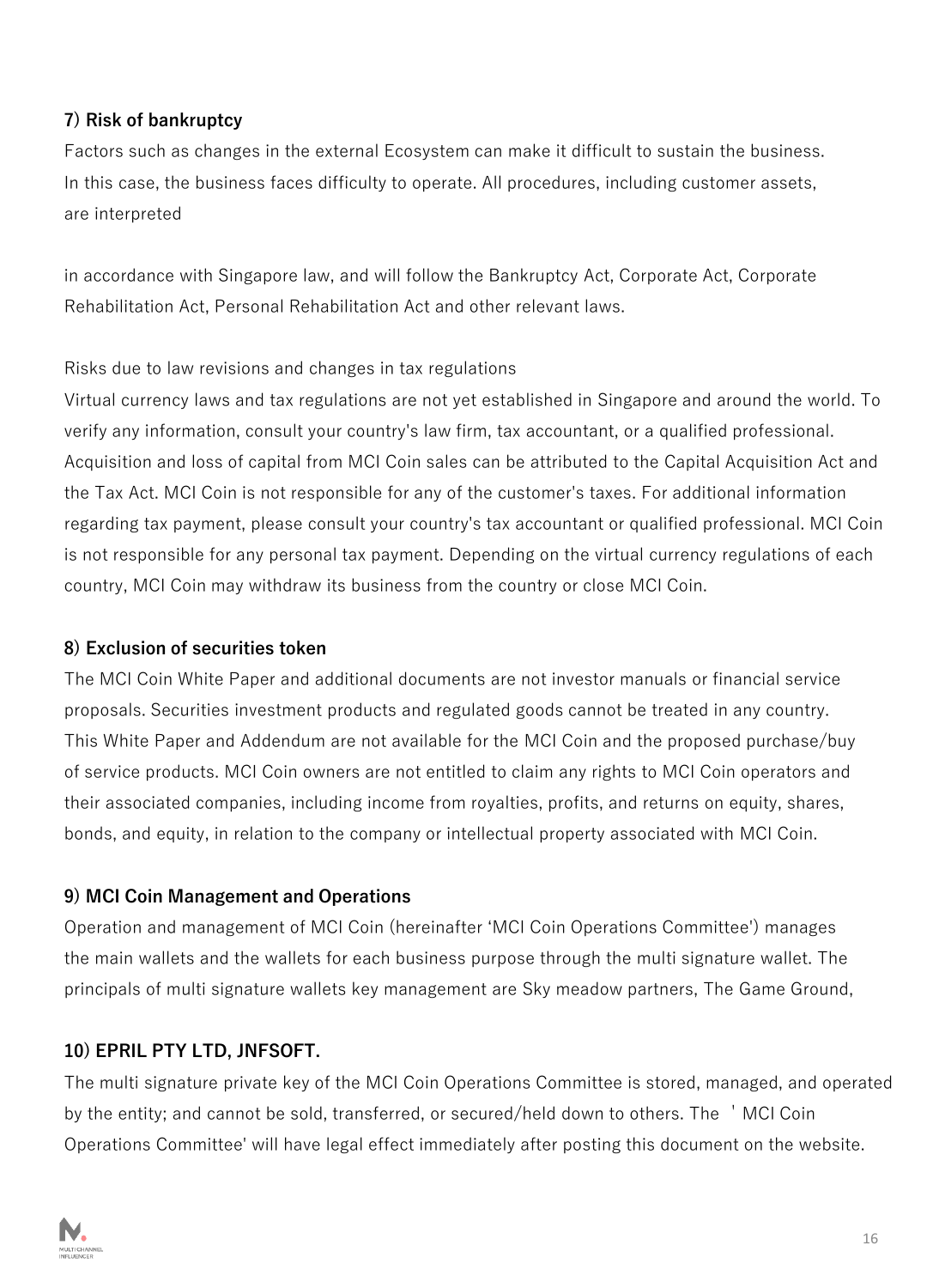#### **11) SAFT**

MCI Coin may be sold to SIMPLE AGREEMENT FOR FUTURE TOKENS ("SAFT"). Detailed SAFT contracts are signed through the MCI Coin Operations Committee and legal advice. This Agreement may not be disclosed in accordance with the Agreement.

#### **12) Block deal and IEO**

MCI Coin's Block Deal and IEO may sell unissued coins at the decision of the MCI Coin Operations Committee. Related detailed agreements and legal advice are signed through the MCI Coin Operations Committee. This Agreement may not be disclosed in accordance with the Agreement.

#### **13) Translation**

This White Paper and additional resources are published in English. All translations are for reference only and are not legally liable. There is no guarantee of the accuracy and completeness of the translation. In the event that there is a difference between the translation and the English version of this White Paper and its accompanying documents, the English version shall have the right to legal basis.

#### **14) Transmission Limit**

This White Paper and additional documents shall not be brought or transmitted to countries or regions where this White Paper and its additional documents are restricted or prohibited. MCI Coin will have full immunity if the White Paper and this document are viewed online.

#### **15) Third-Party Information**

This White Paper and its additional documents contain data and reference information obtained from third-party sources. Management believes this data is accurate and reliable; but no independent audits, confirmations, or analyses have been conducted by professional legal, accounting, engineering, or financial advisors. Therefore, there is no guarantee of accuracy, reliability, or completeness of that data.

#### **16) View by MCI Coin**

The views and opinions expressed in this White Paper and its accompanying documents are those of MCI Coin and do not reflect the official policies or positions of governments, quasi-governments, authorities, public institutions, and regulators in all jurisdictions. This White Paper has not been reviewed by any regulatory authority.

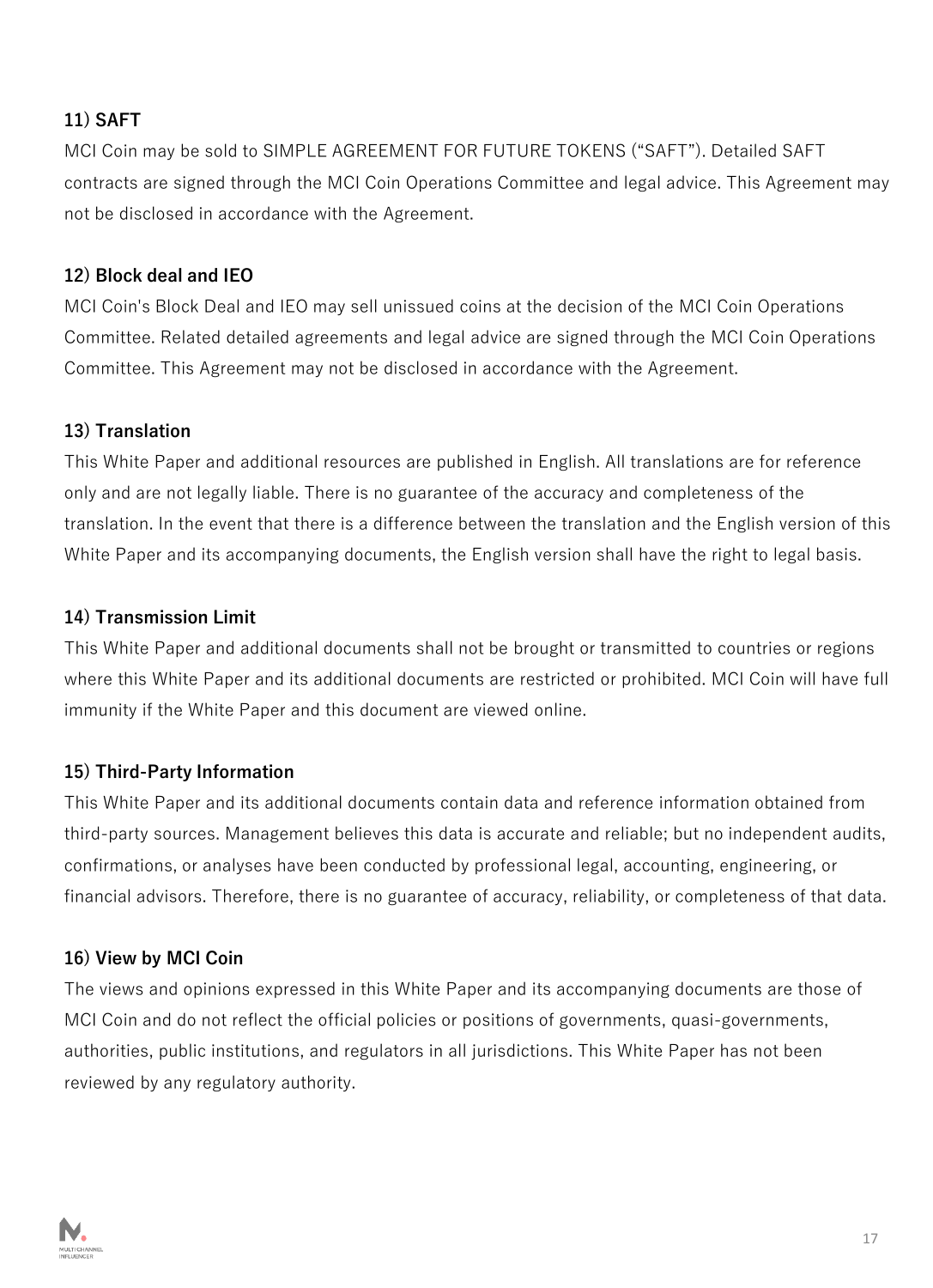#### **17) Risk Description**

This White Paper and its accompanying documents inform that MCI Coin purchases are subject to significant risk and can lead to significant losses. Before purchasing a MCI Coin, you should carefully evaluate and consider the associated risks, including the risks listed in any other document. Therefore, the buyer must not purchase MCI Coin for speculative or investment purposes. MCI Coin should be purchased or traded only if you have fully understood the risks and characteristics of MCI Coin and MCI Coin businesses and accept the inherent risks of MCI Coin.

#### **18) ERC20**

MCI Coin uses Blockchain technology based on ERC20.

#### **19) Professional Advisory**

To determine purchase of MCI Coin, consult with lawyers, accountants, tax experts, and other professional advisors as necessary.

#### **20) Precautions regarding future-predicting statements**

This White Paper and its accompanying documents contain assumptions and available information about MCI Coin's business, as well as forward-looking statements made in MCI Coin's belief. These forward-looking statements and forecasts are inherently accompanied by great risks and uncertainties.

MCI Coin and its executives are not responsible for this and can result in significantly different outcomes from those expressed in future-looking statements. All future-looking statements are based on the day they were made. MCI Coin and its management have no obligation to update or modify future-looking statements to reflect events/situations beyond the date of making such statements or to reflect unexpected occurrences.

#### **21) Security Vulnerabilities**

Open source-based Ethereum Mainnet is exposed to a variety of security vulnerabilities. One of the most popular Blockchain Mainnets, which is the ERC20, is reliable, but may be exposed to vulnerabilities unknown to developers and MCI Coin development teams.

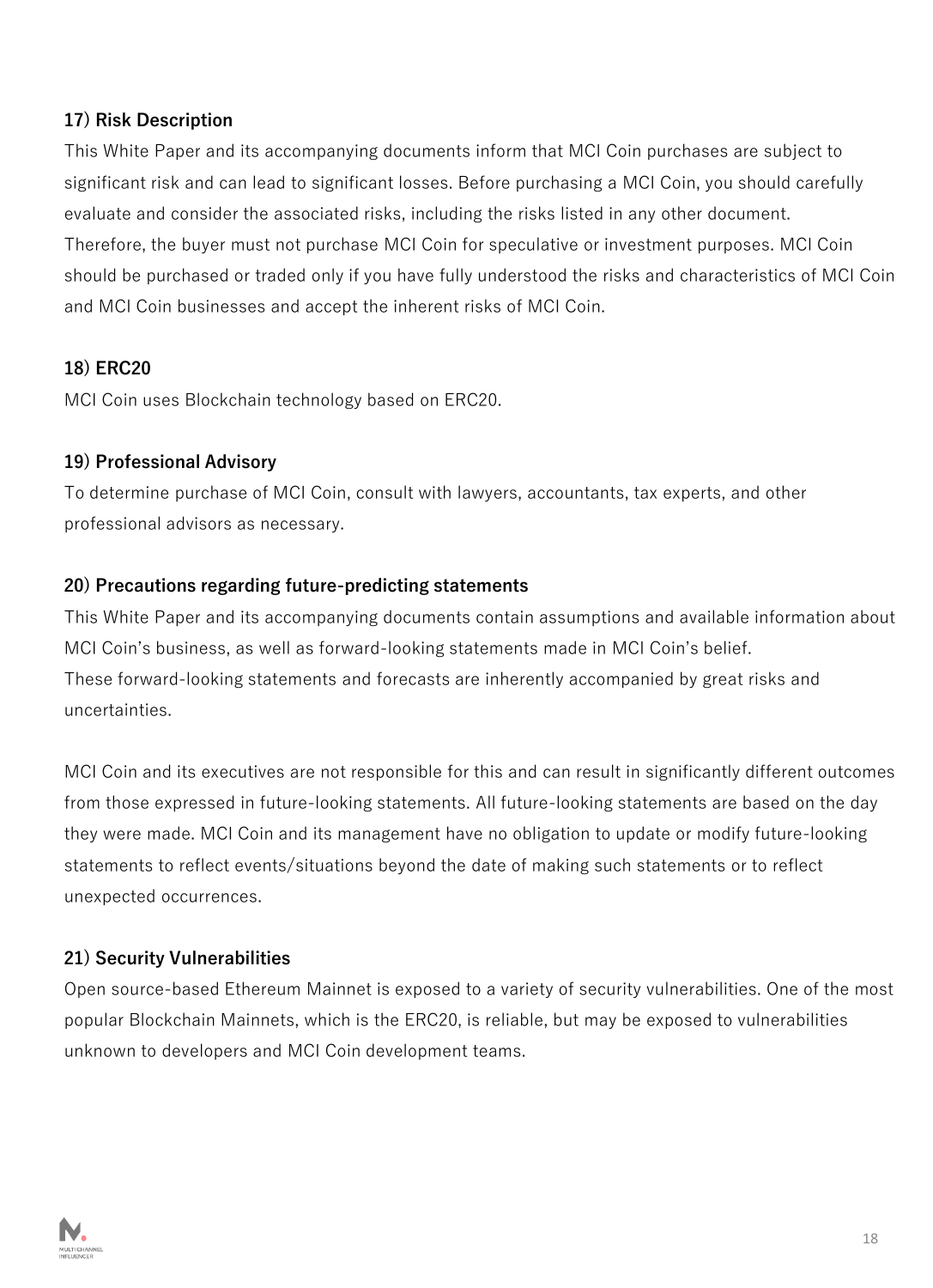#### **22) Market Creation**

MCI Coin is not involved in transactions between MCI Coin owners in the exchange.

However, if the market lacks liquidity or there is insufficient liquidity in the exchange, the market can be stabilized by supplying liquidity. However, if market creation is prohibited by law in accordance with the policy of the country in which the exchange is located, MCI Coin shall abide by the laws of each country.

MCI Coin shall not be responsible for any of the risks, services, and derived financial risks listed above.

#### **23) Contingency Plan**

When the MCI Coin account becomes frozen and investigated due to major management deaths, absence, hacking, cyber-attacks, corrupt remittances and laws, and other issues, MCI Coin will apply a Contingency Plan according to each scenario.

MCI Coin has funds for the operation of Contingency Plan in each country, including bank accounts in Singapore. When applying MCI Coin's Contingency Plan, this account will be used as funds for emergency operation. Please note the following points regarding the Contingency Plan.

#### **[Corrupt remittance, Money laundering problem]**

· MCI Coin Operations Committee and legal services respond to corrupt remittances and money laundering issues in accordance with the Contingency Plan.

· If there is a limit to accounting audits and regulatory agencies, the entry and exit of key accounts of MCI Coin may be limited.

· Maintaining service reliability: Estimated 100 days of cloud operations and PaaS subscription services costs for MCI Coin service operations will be executed under the Contingency Plan.

· MCI Coin is managed by the Operations Committee and designated auditors with policies for corrupt remittance and funding issues.

· Legal Response Plan: For accidental and legal responses related to MCI Coin, MCI Coin will use the Contingency Plan cost for legal services.

#### **[Service failures and cyber-attacks, lack of management]**

· There are 3 people who have access to MCI Coin Cold Backup, and the MCI Coin legal representative shall contact you when applying the Contingency Plan and start accessing information for recovery.